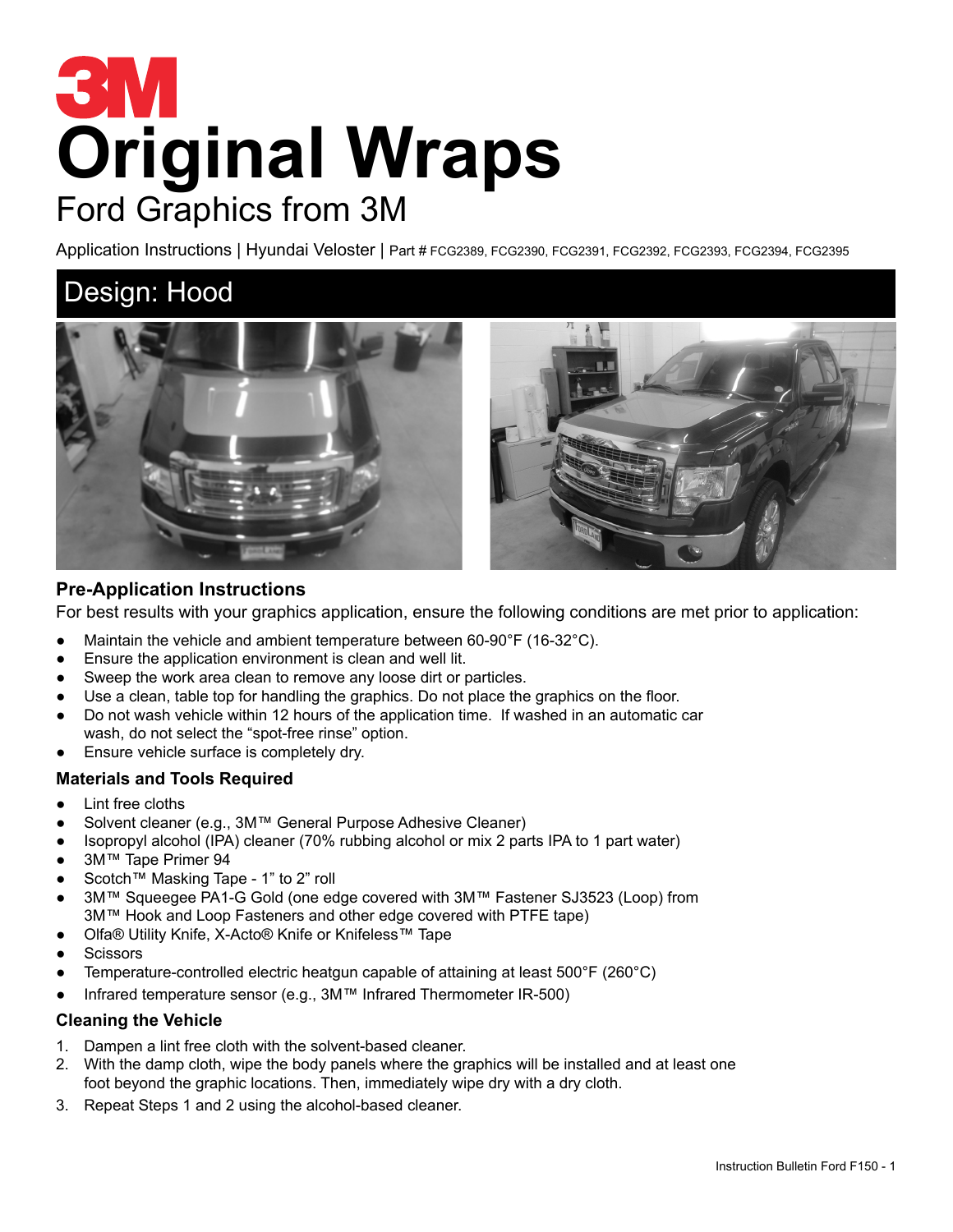## Design: Hood

## **Figure A.**

- Locate and mark center point on hood.
- Align hood graphic to center point mark and the soft body line.
- Tape and hinge the graphic applying the lower portion first, then the top half of the graphic.